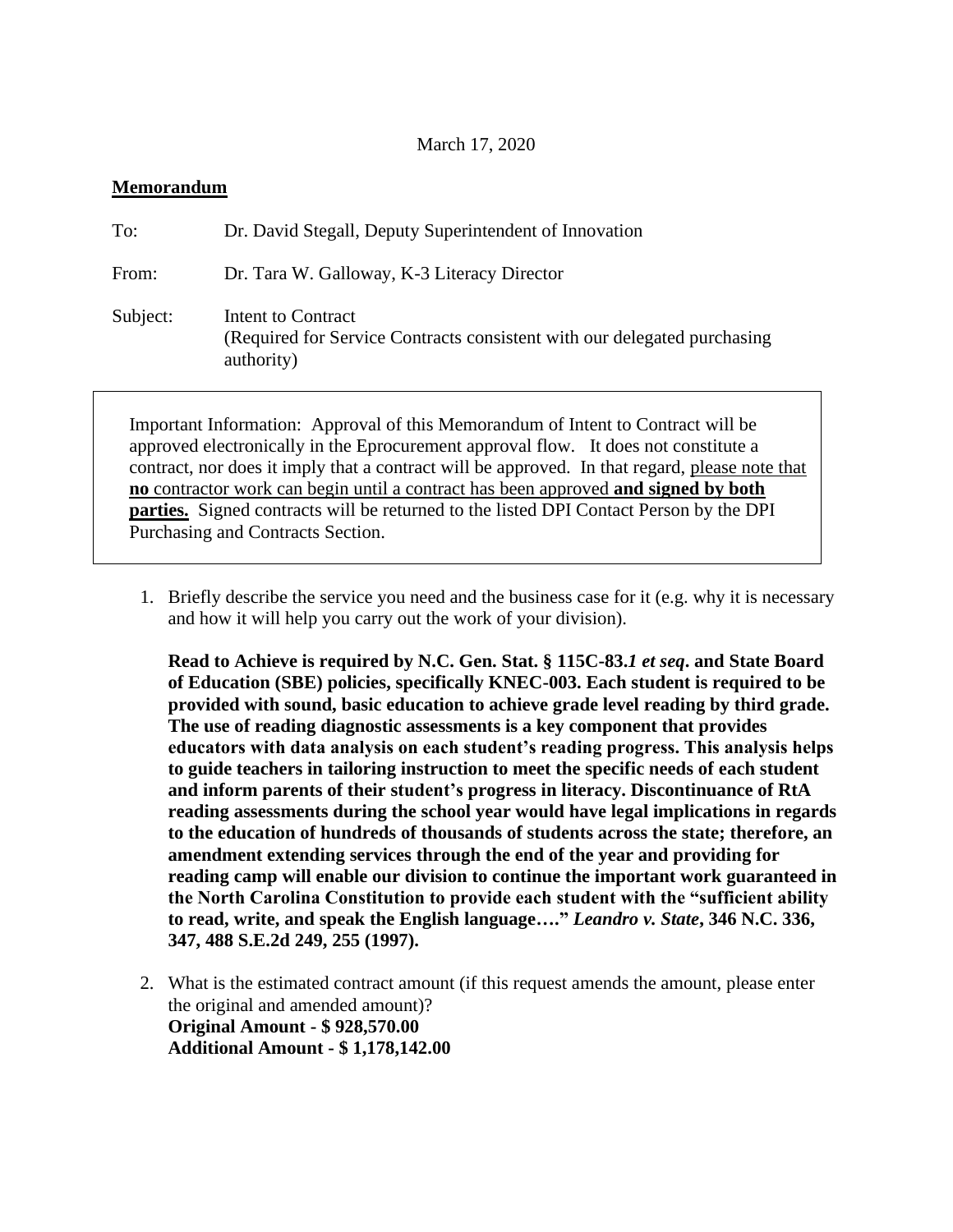- 3. What are the proposed start and end dates for the contract? **The amendment term runs from April 1, 2020 through July 31, 2020.**
- 4. Please provide the name, email, and phone number for the DPI Business Owner. **Tara Galloway [Tara.galloway@dpi.nc.gov](mailto:Tara.galloway@dpi.nc.gov) (919)807-3424**
- 5. Is this a contract amendment? If so, please provide detailed information for requesting an amendment.

**Yes, the contract is an amendment to the Read to Achieve contract executed in January. Data driven instruction is a systematic approach to improving student learning that includes assessment, analysis, and action (instruction) to close gaps. This process would not be possible without a tool to gather data. Loss of this service at this time would invalidate the data points gathered from more than 2,000,000 assessments already conducted through Istation this school year.** 

6. Please provide a detailed Scope of Work. This should include major activities, milestones, dates, deliverables, etc. It should represent your best guess at this point in the process, and it is understood this may change during the procurement process. You may attach an additional sheet if necessary.

## **Istation will provide the following: (see below for details)**

- **a) Customization required for implementation (at no additional cost)**
- **b) Subscriptions for ISIP Early Reading (adjusted for the 4 month term)**
- **c) Tier I technical support services to NCDPI (adjusted for 4-month term, including EOY testing window and reading camp support)**
	- **The primary services provided by Istation Support Services include problem support services, general services/maintenance (internal), and project services for all customers including internal employees.**
	- **In addition to problem support, Support Services will ensure that the systems supported are functioning properly and that users are able to complete their job functions in accordance with the system procedures.**
	- **Upon receipt of a new support issue, the Support Services team will record the event on the service desk application.**
	- **A Support Services event can be an incoming issue resolved by the Support Services team, or a problem, enhancement, or general services request not resolved by the Support Services team, and therefore assigned to the appropriate Istation department for resolution.**
	- **Event details will be recorded, ticket number assigned, and provided to the end user who made the support request. Events will be assigned to the appropriate Istation department.**